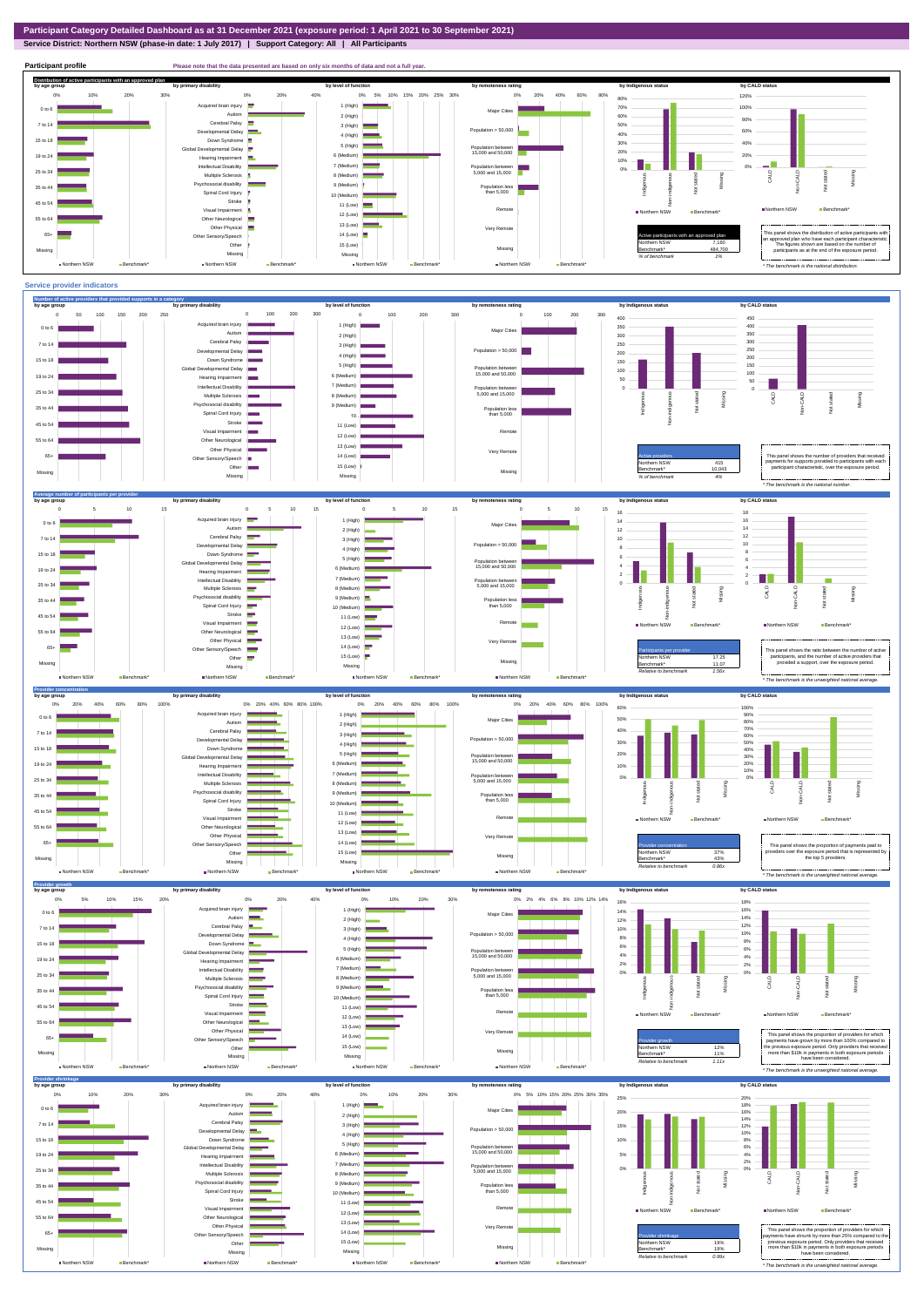## **Service District: Northern NSW (phase-in date: 1 July 2017) | Support Category: All | All Participants**



|                                | Active participants with          |                                                                                                                                       | <b>Participants</b> | Provider      | Provider              | Provider        | <b>Total plan</b> |                                  |                  | Outcomes indicator on | Has the NDIS helped with    |
|--------------------------------|-----------------------------------|---------------------------------------------------------------------------------------------------------------------------------------|---------------------|---------------|-----------------------|-----------------|-------------------|----------------------------------|------------------|-----------------------|-----------------------------|
| <b>Support category</b>        | approved plans                    | <b>Active providers</b>                                                                                                               | per provider        | concentration | arowth                | shrinkage       | budgets (\$m)     | Payments (\$m)                   | Utilisation      | choice and control    | choice and control?         |
|                                |                                   |                                                                                                                                       |                     |               |                       |                 |                   |                                  |                  |                       |                             |
| Core                           |                                   |                                                                                                                                       |                     |               |                       |                 |                   |                                  |                  |                       |                             |
| Consumables                    | 5.321                             | 114                                                                                                                                   | 46.7                | 66%           | 9%                    | 17%             | 5.4               | 4.1                              | 75%              | 52%                   | 78%                         |
| <b>Daily Activities</b>        | 4.250                             | 154                                                                                                                                   | 27.6                | 58%           | 14%                   | 19%             | 117.9             | 97.2                             | 82%              | 52%                   | 79%                         |
| Community                      | 4.602                             | 129                                                                                                                                   | 35.7                | 68%           | 13%                   | 25%             | 63.1              | 49.2                             | 78%              | 50%                   | 78%                         |
| Transport                      | 3.050                             | 46                                                                                                                                    | 66.3                | 76%           | 11%                   | 11%             | 4.6               | 4.3                              | 93%              | 48%                   | 79%                         |
| Core total                     | 6.668                             | 204                                                                                                                                   | 32.7                | 59%           | 14%                   | 19%             | 190.9             | 154.8                            | 81%              | 52%                   | 78%                         |
|                                |                                   |                                                                                                                                       |                     |               |                       |                 |                   |                                  |                  |                       |                             |
| <b>Capacity Building</b>       |                                   |                                                                                                                                       |                     |               |                       |                 |                   |                                  |                  |                       |                             |
| Choice and Control             | 5.311                             | 127                                                                                                                                   | 41.8                | 64%           | 8%                    | 8%              | 3.9               | 3.8                              | 98%              | 50%                   | 76%                         |
| <b>Daily Activities</b>        | 7,053                             | 183                                                                                                                                   | 38.5                | 67%           | 6%                    | 8%              | 37.3              | 23.2<br><b>Contract Contract</b> | 62%              | 52%                   | 78%                         |
| Employment                     | 415                               | 33                                                                                                                                    | 12.6                | 79%           | 6%                    | 56%             | 2.5               | 1.1                              | 46%              | 44%                   | 76%                         |
| Relationships                  | 831                               | 74<br>$\mathcal{L}^{\text{max}}_{\text{max}}$ and $\mathcal{L}^{\text{max}}_{\text{max}}$ and $\mathcal{L}^{\text{max}}_{\text{max}}$ | 11.7                | 69%           | 14%                   | 23%             | 4.0               | 2.2                              | 56%              | 21%                   | 72%                         |
| Social and Civic               | 807<br><b>College</b>             | <b>STATISTICS</b><br>$\Delta$ 7                                                                                                       | 17.2                | 77%           | 33%                   | 44%             | 2.0               | 1.0                              | 48%              | 45%                   | 76%                         |
| Support Coordination           | 3,255<br>------------             | 163<br>-----------------                                                                                                              | 20.0<br>---------   | 49%<br>       | 8%<br>----------<br>. | 8%<br>--------- | 7.0<br>           | 5.5<br>------------              | 80%<br>--------- | 48%<br>               | 75%<br>---------<br>------- |
| <b>Capacity Building total</b> | 7.115                             | 313                                                                                                                                   | 22.7                | 56%           | 6%                    | 14%             | 57.4              | 37.3                             | 65%              | 52%                   | 77%                         |
|                                |                                   |                                                                                                                                       |                     |               |                       |                 |                   |                                  |                  |                       |                             |
| Capital                        |                                   |                                                                                                                                       |                     |               |                       |                 |                   |                                  |                  |                       |                             |
| Assistive Technology           | <b>Contract Contract</b><br>1.499 | 104                                                                                                                                   | 14.4                | 62%           | 19%                   | 35%             | 7.4               | 3.3                              | 44%              | 61%                   | 81%                         |
| Home Modifications             | 476                               | 37                                                                                                                                    | 12.9                | 69%           | 14%                   | 27%             | 2.3<br>.          | 1.4                              | 58%              | 48%                   | 83%                         |
| <b>Capital total</b>           | 1.644                             | 119                                                                                                                                   | 13.8                | 50%           | 15%                   | 39%             | 9.8               | 4.6                              | 47%              | 58%                   | 81%                         |
|                                |                                   |                                                                                                                                       |                     |               |                       |                 |                   |                                  |                  |                       |                             |
| Missina                        | $\Omega$                          | $\Omega$                                                                                                                              | 0.0                 | 0%            | $0\%$                 | 0%              | 0.0               | 0.0                              | 0%               | 0%                    | 0%                          |
| All support categories         | 7.160                             | 415                                                                                                                                   | 17.3                | 57%           | 12%                   | 19%             | 258.1             | 196.6                            | 76%              | 52%                   | 77%                         |

Note: Only the major support categories are shown.<br>Note: Capacity Building total individual Wellbeing, Home Living and Lifelong Learning although these support categories are not shown.<br>Note: A utilisation rate may be abov

| <b>Indicator definitions</b>                                                                                                                        |                                                                                                                                                                                                                                                                                                                                                                                                                                                                                                                                                                                                                                                                                                                                                                                                                 |
|-----------------------------------------------------------------------------------------------------------------------------------------------------|-----------------------------------------------------------------------------------------------------------------------------------------------------------------------------------------------------------------------------------------------------------------------------------------------------------------------------------------------------------------------------------------------------------------------------------------------------------------------------------------------------------------------------------------------------------------------------------------------------------------------------------------------------------------------------------------------------------------------------------------------------------------------------------------------------------------|
| Active participants with approved plans                                                                                                             | Number of active participants who have an approved plan and reside in the service district / have supports relating to the support category in their plan.                                                                                                                                                                                                                                                                                                                                                                                                                                                                                                                                                                                                                                                      |
| <b>Active providers</b><br><b>Participants per provider</b><br><b>Provider concentration</b><br><b>Provider growth</b><br><b>Provider shrinkage</b> | Number of providers that received payments for supports provided to participants within the service district / support category, over the exposure period.<br>Ratio between the number of active participants and the number of active providers.<br>Proportion of provider payments over the exposure period that were paid to the top 10 providers.<br>Proportion of providers for which payments have grown by more than 100% compared to the previous exposure period. Only providers that received more than \$10k in payments in both exposure periods have been considered.<br>Proportion of providers for which payments have shrunk by more than 25% compared to the previous exposure period. Only providers that received more than \$10k in payments in both exposure periods have been considered. |
| <b>Total plan budgets</b><br><b>Payments</b><br><b>Utilisation</b>                                                                                  | Value of supports committed in participant plans for the exposure period.<br>Value of all payments over the exposure period, including payments to providers, payments to participants, and off-system payments (in-kind and Younger People In Residential Aged Care (YPIRAC)).<br>Ratio between payments and total plan budgets.                                                                                                                                                                                                                                                                                                                                                                                                                                                                               |
| Outcomes indicator on choice and control<br>Has the NDIS helped with choice and control?                                                            | Proportion of participants who reported in their most recent outcomes survey that they choose who supports them.<br>Proportion of participants who reported in their most recent outcomes survey that the NDIS has helped with choice and control.                                                                                                                                                                                                                                                                                                                                                                                                                                                                                                                                                              |
|                                                                                                                                                     | The green dots indicate the top 10 percentile of service districts / support categories when ranked by performance against benchmark for the given metric. In other words, performing relatively well under the given metric.<br>The red dots indicate the bottom 10 percentile of service districts / support categories when ranked by performance against benchmark for the given metric. In other words, performing relatively poorly under the given metri                                                                                                                                                                                                                                                                                                                                                 |
|                                                                                                                                                     | Note: A higher score is considered to be 'good' performance under some metrics. For example, a high utilisation rate is a sign of a functioning market where participants have access to the supports they need.<br>For other metrics, a lower score is considered to be 'good' performance. For example, a low provider concentration is a sign of a competitive market.                                                                                                                                                                                                                                                                                                                                                                                                                                       |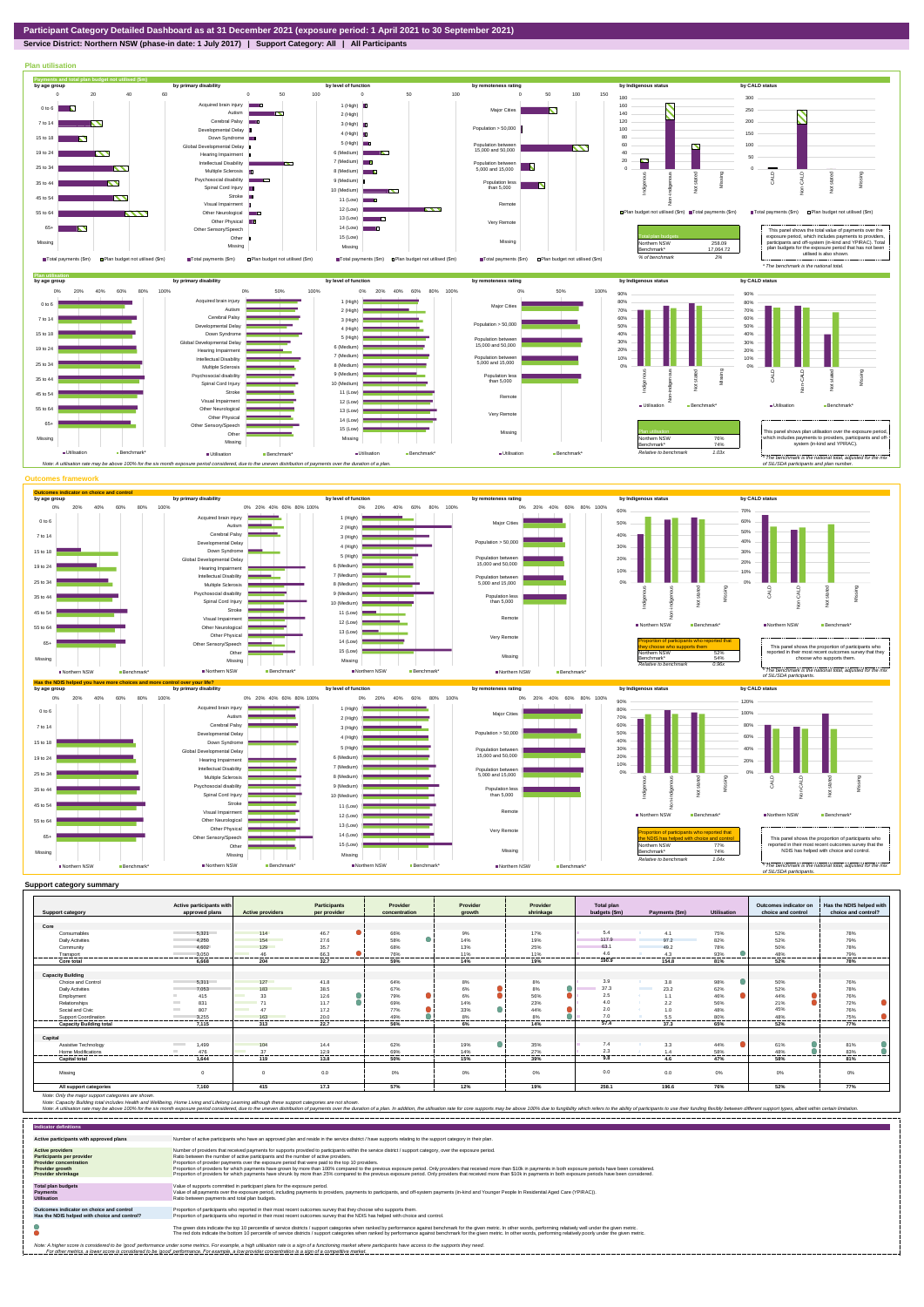

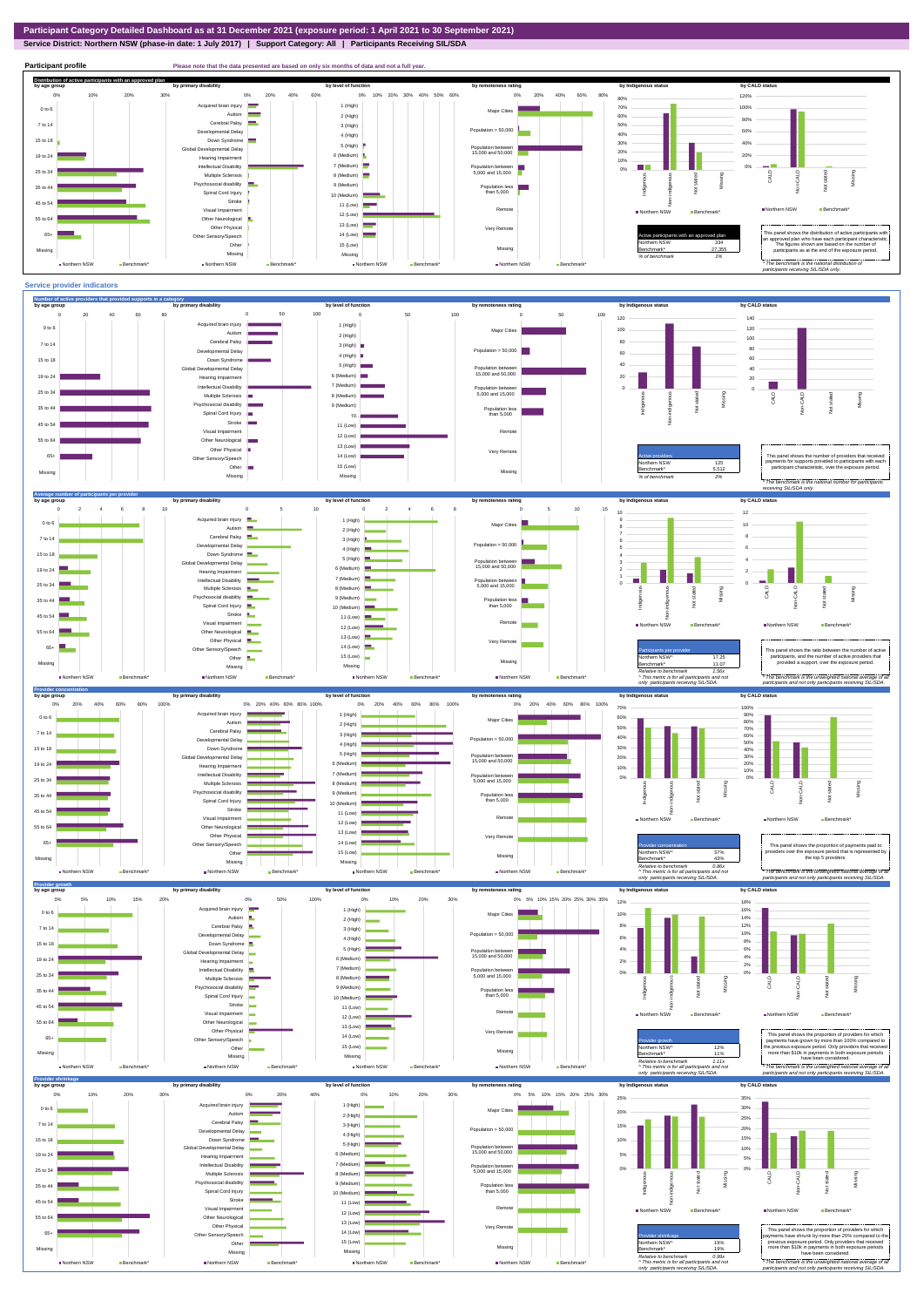

**Service District: Northern NSW (phase-in date: 1 July 2017) | Support Category: All | Participants Receiving SIL/SDA**



|                                | Active participants with |                         | <b>Participants</b>           | Provider      | Provider                      | Provider         | Total plan     |                    |             | Outcomes indicator on | Has the NDIS helped with |
|--------------------------------|--------------------------|-------------------------|-------------------------------|---------------|-------------------------------|------------------|----------------|--------------------|-------------|-----------------------|--------------------------|
| <b>Support category</b>        | approved plans           | <b>Active providers</b> | per provider                  | concentration | arowth                        | shrinkage        | budgets (\$m)  | Payments (\$m)     | Utilisation | choice and control    | choice and control?      |
| Core                           |                          |                         |                               |               |                               |                  |                |                    |             |                       |                          |
| Consumables                    | 291                      | 33                      | 8.8                           | 83%           | 11%                           | 22%              | 0.6            | 0.5                | 80%         | 18%                   | 81%                      |
| <b>Daily Activities</b>        | 332                      | 48                      | 6.9                           | 78%           | $\bullet$<br>13%              | 10%              | 41.0           | 38.7               | 94%         | 19%                   | 81%                      |
|                                |                          |                         |                               |               |                               |                  | 10.8           | <b>The Company</b> |             |                       |                          |
| Community                      | 329                      | 46                      | 7.2                           | 79%           | 9%                            | 18%              | $\Omega$       | 9.3                | 86%         | 19%                   | 81%                      |
| Transport                      | 330<br>--------------    | 18<br>-------           | 18.3<br>--------<br>--------- | 90%<br>.      | 0%<br>-----------<br>-------- | 100%<br>.<br>    | ---------      | 0.3<br>            | 62%<br>.    | 19%<br>--------       | 81%<br>                  |
| Core total                     | 333                      | 65                      | 5.1                           | 72%           | 11%                           | 14%              | 52.9           | 48.8               | 92%         | 20%                   | 81%                      |
|                                |                          |                         |                               |               |                               |                  |                |                    |             |                       |                          |
| <b>Capacity Building</b>       |                          |                         |                               |               |                               |                  |                |                    |             |                       |                          |
| Choice and Control             | 300                      | 31                      | 9.7                           | 81%           | 13%                           | 25%              | 0.2            | 0.2                | 96%         | 18%                   | 80%                      |
| Daily Activities               | 333                      | 50                      | 6.7                           | 79%           | $\bullet$<br>21%              | $\bullet$<br>29% | 1.8            | 1.2                | 63%         | 20%                   | 81%                      |
| Employment                     |                          |                         | 0.8                           | 100%          | $\bullet$<br>0%               | 0%               | 0.0            | 0.0                | 55%         | 0%                    | 75%                      |
| Relationships                  | 194                      |                         | 7.2                           | 81%           | 8%                            | 25%              | 1.2            | 0.7                | 61%         | 15%                   | 78%                      |
| Social and Civic               |                          |                         | 2.0                           | 100%          | 0%                            | 0%               | 0.1            | 0.0                | 25%         | 0%                    | 80%                      |
| Support Coordination           | 331                      | 50                      | 6.6                           | 74%           | 0%                            | 8%               | 0 <sup>o</sup> | 0.8                | 87%         | 20%                   | 81%                      |
| <b>Capacity Building total</b> | 333                      | 91                      | 3.7                           | 59%           | 3%                            | 28%              | 4.3            | 3.0                | 69%         | 20%                   | 81%                      |
|                                |                          |                         |                               |               |                               |                  |                |                    |             |                       |                          |
| Capital                        |                          |                         |                               |               |                               |                  |                |                    |             |                       |                          |
| Assistive Technology           | 168                      | 32                      | 5.3                           | 88%           | 0%                            | 20%              | 0.8            | 0.3                | 40%         | 21%                   | 81%                      |
| Home Modifications             | 230                      | 16                      | 14.4                          | 93%           | 0%                            | 18%              | 1.4            | 0.8                | 57%         | 18%                   | 80%                      |
| <b>Capital total</b>           | 270                      | 43                      | 6.3                           | 76%           | 0%                            | 19%              | 2.2            | 1.1                | 51%         | 18%                   | 80%                      |
|                                |                          |                         |                               |               |                               |                  |                |                    |             |                       |                          |
| Missina                        |                          | $\Omega$                | 0.0                           | 0%            | 0%                            | 0%               | 0.0            | 0.0                | $0\%$       | 0%                    | 0%                       |
| All support categories         | 334                      | 125                     | 2.7                           | 70%           | 10%                           | 16%              | 59.4           | 52.9               | 89%         | 19%                   | 81%                      |

Note: Only the major support categories are shown.<br>Note: Capacity Building total individual Wellbeing, Home Living and Lifelong Learning although these support categories are not shown.<br>Note: A utilisation rate may be abov

| <b>Indicator definitions</b>                                                                                                                        |                                                                                                                                                                                                                                                                                                                                                                                                                                                                                                                                                                                                                                                                                                                                                                                                                 |
|-----------------------------------------------------------------------------------------------------------------------------------------------------|-----------------------------------------------------------------------------------------------------------------------------------------------------------------------------------------------------------------------------------------------------------------------------------------------------------------------------------------------------------------------------------------------------------------------------------------------------------------------------------------------------------------------------------------------------------------------------------------------------------------------------------------------------------------------------------------------------------------------------------------------------------------------------------------------------------------|
| Active participants with approved plans                                                                                                             | Number of active participants who have an approved plan and reside in the service district / have supports relating to the support category in their plan.                                                                                                                                                                                                                                                                                                                                                                                                                                                                                                                                                                                                                                                      |
| <b>Active providers</b><br><b>Participants per provider</b><br><b>Provider concentration</b><br><b>Provider growth</b><br><b>Provider shrinkage</b> | Number of providers that received payments for supports provided to participants within the service district / support category, over the exposure period.<br>Ratio between the number of active participants and the number of active providers.<br>Proportion of provider payments over the exposure period that were paid to the top 10 providers.<br>Proportion of providers for which payments have grown by more than 100% compared to the previous exposure period. Only providers that received more than \$10k in payments in both exposure periods have been considered.<br>Proportion of providers for which payments have shrunk by more than 25% compared to the previous exposure period. Only providers that received more than \$10k in payments in both exposure periods have been considered. |
| <b>Total plan budgets</b><br><b>Payments</b><br><b>Utilisation</b>                                                                                  | Value of supports committed in participant plans for the exposure period.<br>Value of all payments over the exposure period, including payments to providers, payments to participants, and off-system payments (in-kind and Younger People In Residential Aged Care (YPIRAC)).<br>Ratio between payments and total plan budgets.                                                                                                                                                                                                                                                                                                                                                                                                                                                                               |
| Outcomes indicator on choice and control<br>Has the NDIS helped with choice and control?                                                            | Proportion of participants who reported in their most recent outcomes survey that they choose who supports them.<br>Proportion of participants who reported in their most recent outcomes survey that the NDIS has helped with choice and control.                                                                                                                                                                                                                                                                                                                                                                                                                                                                                                                                                              |
|                                                                                                                                                     | The green dots indicate the top 10 percentile of service districts / support categories when ranked by performance against benchmark for the given metric. In other words, performing relatively well under the given metric.<br>The red dots indicate the bottom 10 percentile of service districts / support categories when ranked by performance against benchmark for the given metric. In other words, performing relatively poorly under the given metri                                                                                                                                                                                                                                                                                                                                                 |
|                                                                                                                                                     | Note: A higher score is considered to be 'good' performance under some metrics. For example, a high utilisation rate is a sign of a functioning market where participants have access to the supports they need.<br>For other metrics, a lower score is considered to be 'good' performance. For example, a low provider concentration is a sign of a competitive market.                                                                                                                                                                                                                                                                                                                                                                                                                                       |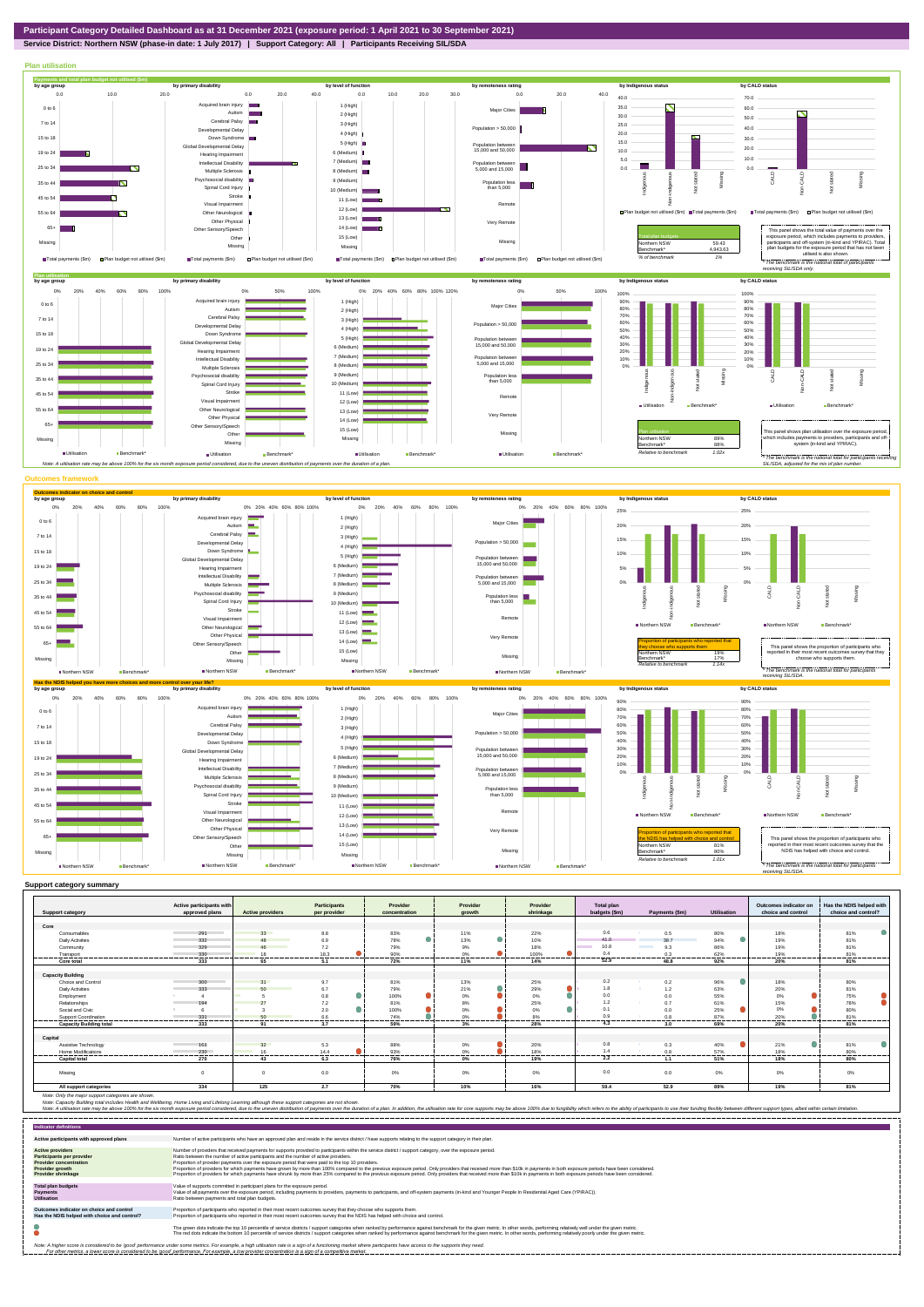**Service District: Northern NSW (phase-in date: 1 July 2017) | Support Category: All | Participants Not Receiving SIL/SDA**